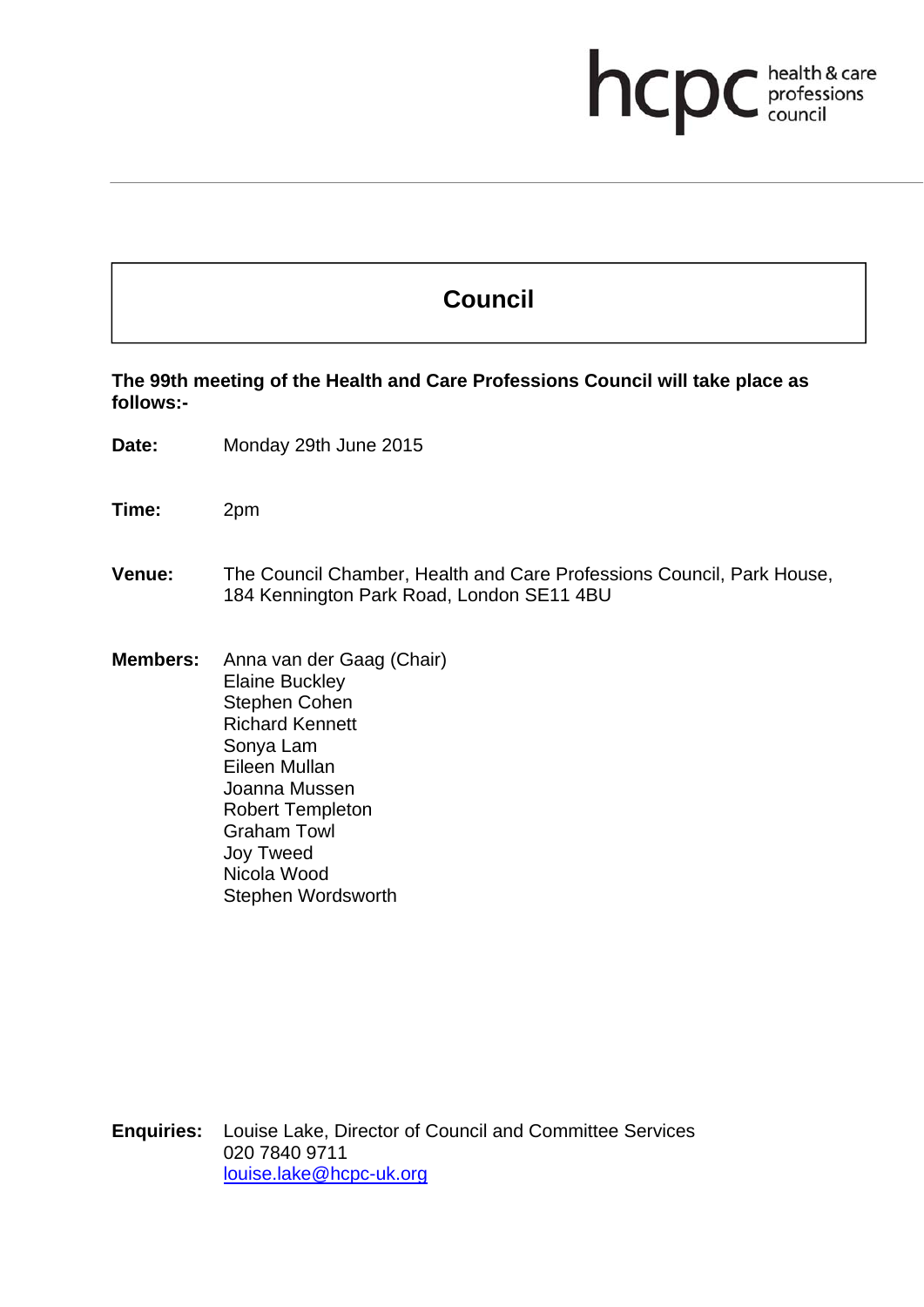## Public Agenda – Part 1

| 1. | <b>Chair's welcome and introduction</b>                                                                          | verbal                           |
|----|------------------------------------------------------------------------------------------------------------------|----------------------------------|
| 2. | <b>Apologies for absence</b>                                                                                     | verbal                           |
| 3. | <b>Approval of agenda</b>                                                                                        | verbal                           |
| 4. | <b>Declaration of Members' interests</b>                                                                         | verbal                           |
| 5. | Minutes of the Council meeting of 13 and 14 May 2015<br>Louise Lake – Director of Council and Committee Services | enclosure 1<br><b>HCPC78/15</b>  |
| 6. | <b>Matters arising</b><br>Louise Lake - Director of Council and Committee Services                               | enclosure 2<br><b>HCPC79/15</b>  |
| 7. | <b>Chair's report</b><br>Anna van der Gaag - Chair of HCPC                                                       | enclosure 3<br><b>HCPC80/15</b>  |
| 8. | <b>Chief Executive's report</b><br>Marc Seale - Chief Executive and Registrar                                    | enclosure 4<br><b>HCPC81/15</b>  |
|    | Items for discussion/approval                                                                                    |                                  |
|    | Departmental Reports                                                                                             |                                  |
| 9. | <b>Human Resources Report</b><br>Teresa Haskins - Director of Human Resources                                    | enclosure 5<br><b>HCPC82/15</b>  |
|    | 10. Finance Report<br>Andy Gillies - Director of Finance                                                         | enclosure 6<br><b>HCPC83/15</b>  |
|    | 11. Communications Report<br>Jacqueline Ladds - Director of Communications                                       | enclosure 7<br><b>HCPC84/15</b>  |
|    | 12. Information Technology Report<br>Guy Gaskins - Director of Information Technology                            | enclosure 8<br><b>HCPC85/15</b>  |
|    | 13. Education Report<br>Abigail Gorringe - Director of Education                                                 | enclosure 9<br><b>HCPC86/15</b>  |
|    | 14. Secretariat Report<br>Louise Lake – Director of Council and Committee Services                               | enclosure 10<br><b>HCPC87/15</b> |
|    | <b>15. Operations Report</b><br>Greg Ross-Sampson – Director of Operations                                       | enclosure 11<br><b>HCPC88/15</b> |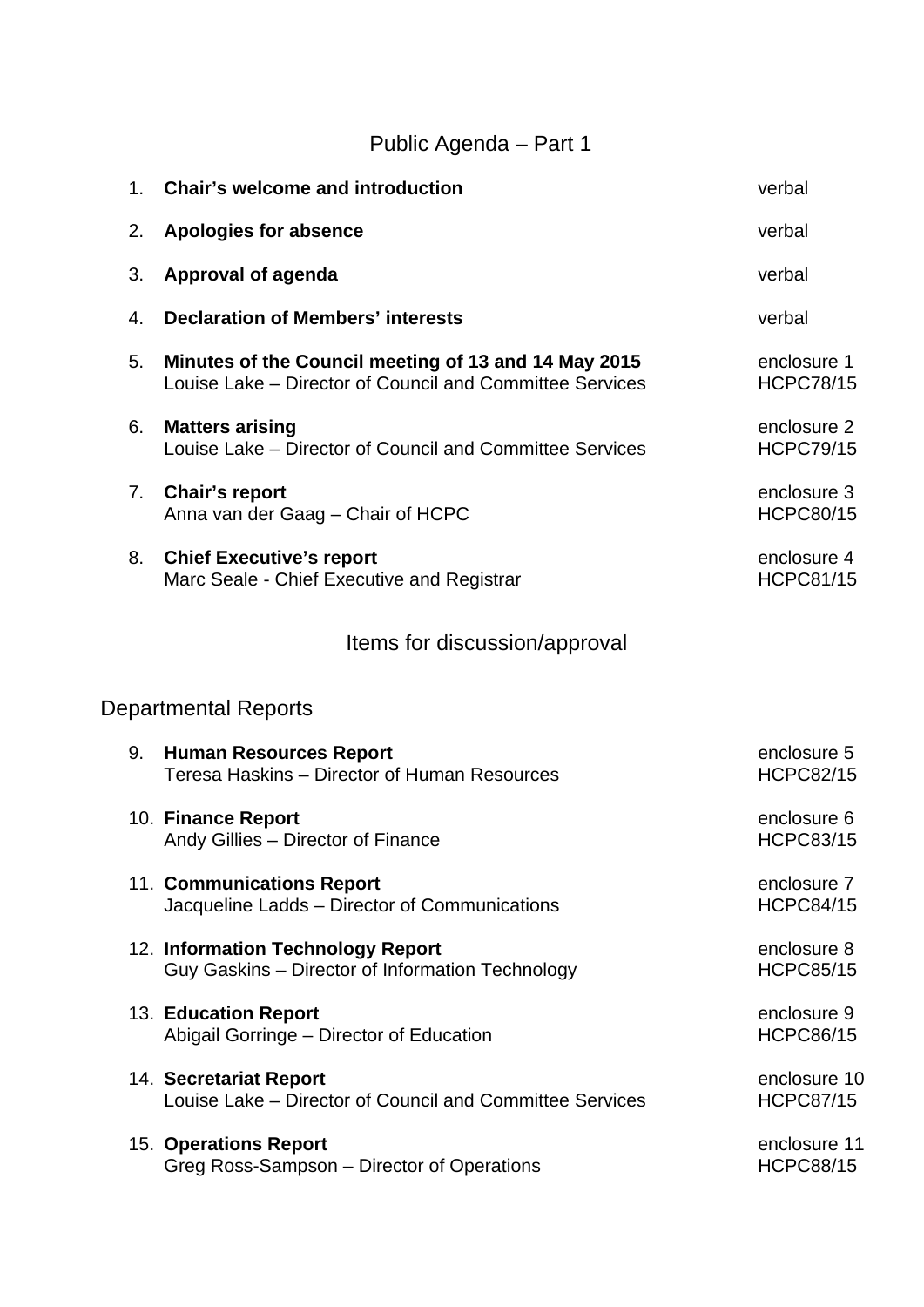|                             | 16. Policy and Standards Report<br>Michael Guthrie – Director of Policy and Standards                                             | enclosure 12<br><b>HCPC89/15</b> |  |  |
|-----------------------------|-----------------------------------------------------------------------------------------------------------------------------------|----------------------------------|--|--|
|                             | 17. Fitness to Practise Report<br>John Barwick – Acting Director of Fitness to Practise                                           | enclosure 13<br><b>HCPC90/15</b> |  |  |
|                             | 18. Chief Executive's Summary of key issues<br>Marc Seale – Chief Executive and Registrar                                         | Verbal                           |  |  |
| <b>Corporate Governance</b> |                                                                                                                                   |                                  |  |  |
|                             | 19. Remuneration of Chair<br>Marc Seale – Chief Executive and Registrar                                                           | enclosure 14<br><b>HCPC91/15</b> |  |  |
|                             | 20. Minutes of the Audit Committee meeting held on Wednesday 17<br><b>June 2015</b><br>Richard Kennett - Chair of the Committee   | enclosure 15<br><b>HCPC92/15</b> |  |  |
| Items to note               |                                                                                                                                   |                                  |  |  |
|                             | 21. Council members' performance and development review 2014-<br>2015<br>Anna van der Gaag - Chair of Council                     | enclosure 16<br><b>HCPC93/15</b> |  |  |
|                             | 22. Reports from Council representatives at external meetings<br>Louise Lake - Director of Council and Committee Services         | enclosure 17<br><b>HCPC94/15</b> |  |  |
|                             | 23. Council and Committee dates 2016<br>Louise Lake - Director of Council and Committee Services                                  | enclosure 18<br><b>HCPC95/15</b> |  |  |
|                             | 24. Minutes of the Education and Training Committee meeting held<br>on Thursday 4 June 2015<br>Joy Tweed - Chair of the Committee | enclosure 19<br><b>HCPC96/15</b> |  |  |
|                             | 25. Any other business<br>Previously notified and agreed by the Chair                                                             |                                  |  |  |
|                             | 26. Resolution<br>The Council is invited to adopt the following:                                                                  |                                  |  |  |

'The Council hereby resolves that the remainder of the meeting shall be held in private, because the matters being discussed relate to the following;

| <b>Item</b> | <b>Reason for Exclusion</b> |
|-------------|-----------------------------|
|             | g, h                        |

(a) information relating to a registrant, former registrant or application for registration;